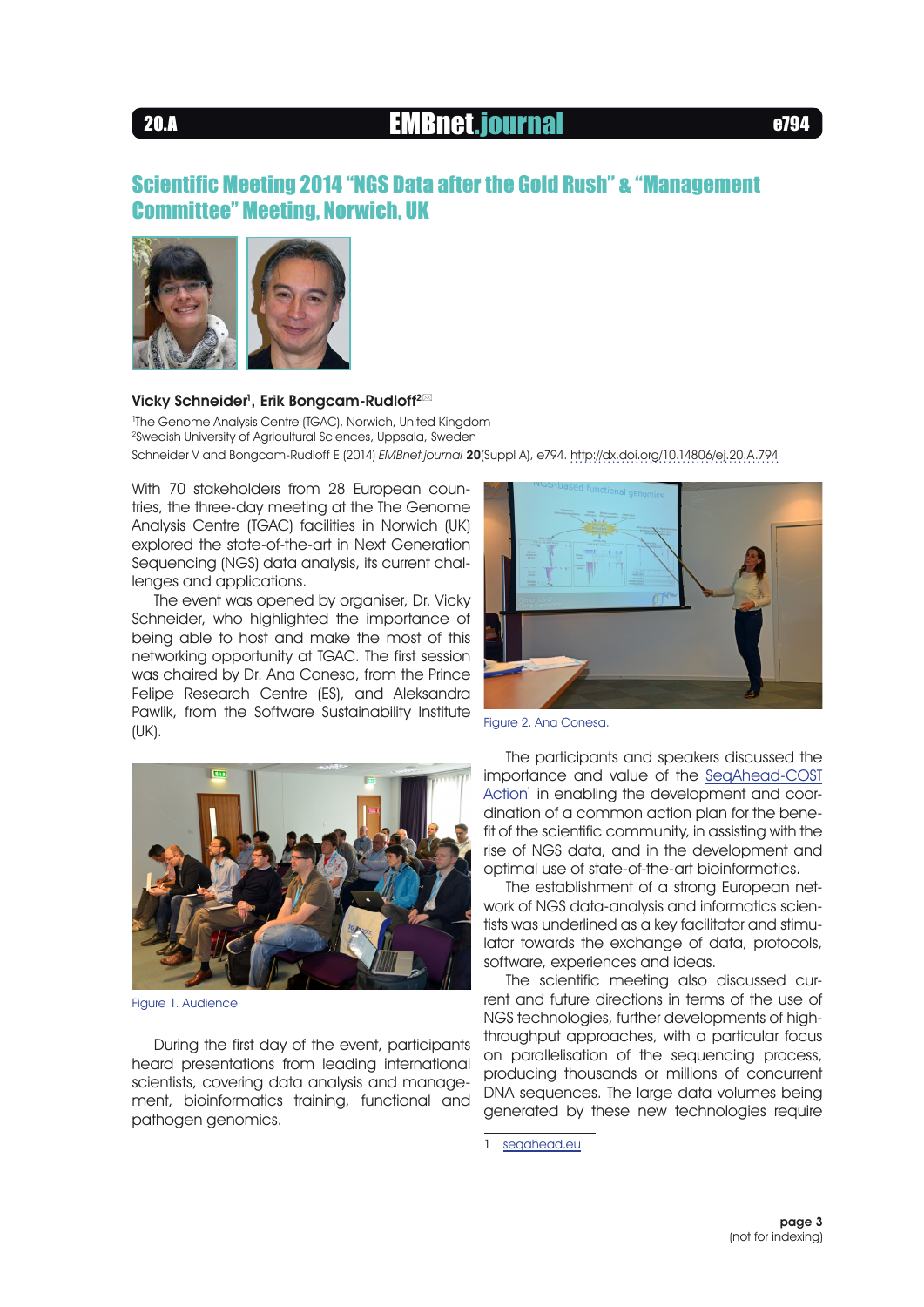e794 EMBnet.journal 20.A



Figure 3. Ola Spjuth.

new data-handling and storage methods: solutions created and implemented by the speakers were shared and discussed, with emphasis on the critical role and need for training life scientists to make the most of existing solutions, and ensuring best practice in experimental design, in data quality control, analysis and storage, and in facilitating interoperability of data-sets and workflows.

The discussions during the scientific meeting highlighted the importance and need for opportunities to distribute knowledge and expertise via combined education and publication programs, such as the activities supported by this COST action.



Figure 4. Dave Clements, Galaxy.

All of these activities help to unite bioinformaticians, computer scientists and biomedical scientists, harnessing their expertise to bring NGS data management and analysis to new levels of efficiency and integration.

The SeqAhead Management Committee meeting concluded the event, led by Chairman, Erik Bongcam-Rudloff, and Vice-Chair, Terri Attwood



Figure 5. Group picture.

Speakers were happy to share their presentations, which can be found at: [http://www.tgac.](http://www.tgac.ac.uk/SeqAhead_Scientific_Meeting_and_Management_Committee_Meeting/) ac.uk/SeqAhead Scientific Meeting and Management Committee Meeting/

#### Some voices from the event:

Matt Clark, Plant and Microbial Genomics Group Leader, said, "NGS is a large, growing and rapidly moving field, it's critical to keep your eye on the latest technical breakthroughs and best practices both in the lab and in bioinformatics to do the best possible research. Meetings such as this are critical to sharing knowledge across the EU and to ensure we learn from each other rapidly."

Terri Atwood, Professor of Bioinformatics at the University of Manchester and Vice-Chair of SeqAhead, said: "Networks like SeqAhead are vital both for allowing scientists to share best practice in the development and use of cuttingedge research tools, and for helping to train the 'next generation' of next generation sequencing researchers!"